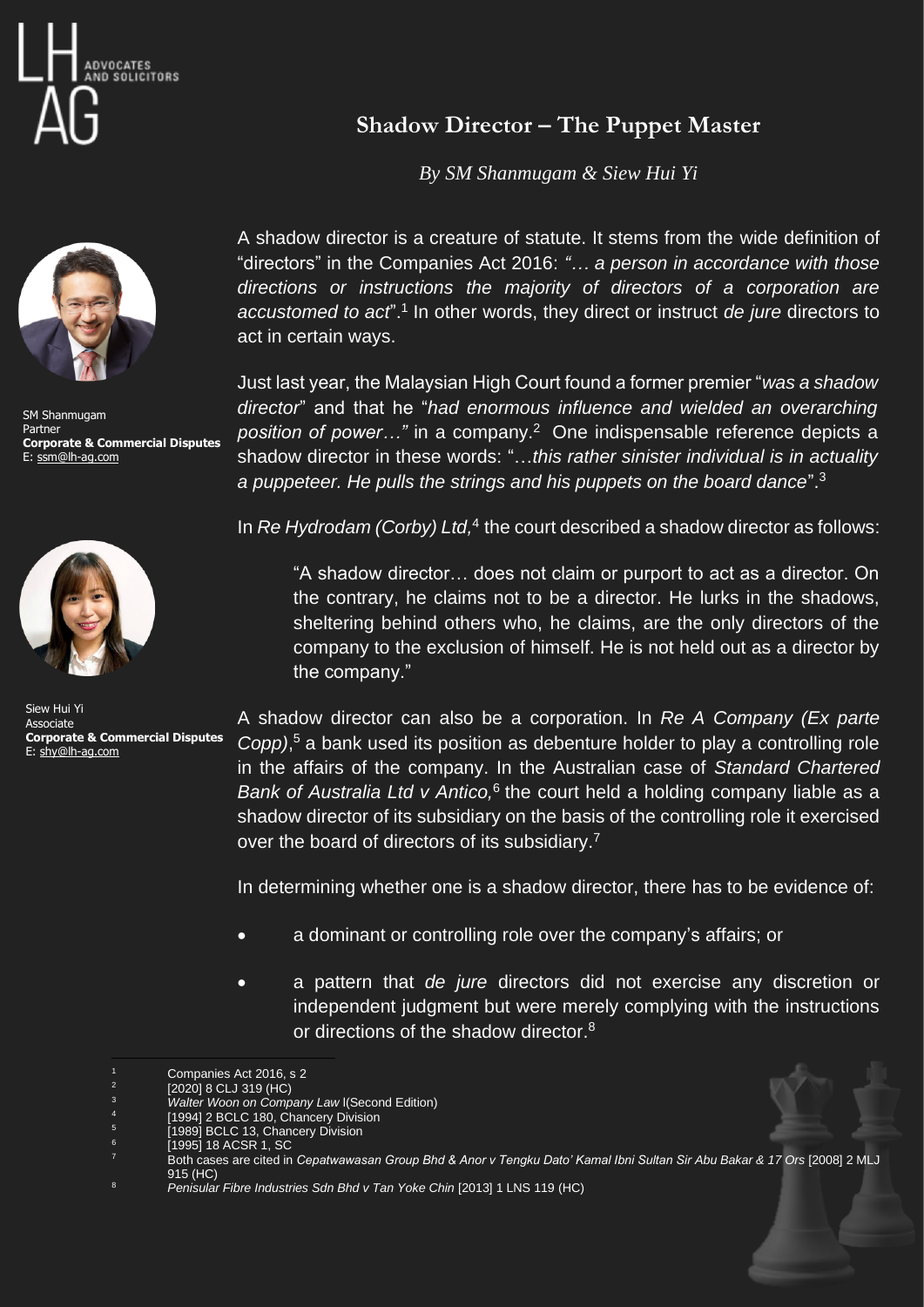

One must also ask: Did the directions or instructions relied and acted on by de jure directors carry real influence in the corporate affairs of the company?<sup>9</sup>

Under the Companies Act 2016, it is also necessary to show the appointed directors are accustomed to act in accordance with the directions and instructions of the shadow director. Judicial pronouncements shed light on what amounts to "directions and instructions" and "accustomed to act":<sup>10</sup>

- Giving directions and instructions in relation to the company that can only be discharged by a director
	- o The Federal Court of Australia in *Ho v Akai Pty Ltd (in liq)* 11 outlined the test to establish shadow directorship as such: *"… the influence or control exercised by a shadow director may be strategic in character, defining the context in which, or conditions upon which, the company operates, or else contriving the transactions of significance to the company*." 12
	- o Put simply, one has to look at the influence and control exercised by a shadow director, how he or she defines the operation of the company/orchestra transactions significant to the company. There must be evidence of a controlling or commanding role exercised by the shadow director over *de jure* directors.<sup>13</sup>
- 'Accustomed to act'
	- o To construe a person as a shadow director, there must be shown existence of a pattern that *de jure* directors customarily adhere to the instructions or directions of a shadow director<sup>14</sup>or evidence that the shadow director systematically participated in the affairs of the company.<sup>15</sup> It has to refer to acts on more than one individual occasion but over a period of time and as a regular course of conduct.
	- o The Chancery Division in *Re Unisoft Group Ltd*<sup>16</sup> interpreted the term "shadow director" and the meaning of the phrase "accustomed to act" as follows:

<sup>9</sup> *Re Kaytech International plc* [1999] 2 BCLC 351, Chancery Division

<sup>10</sup> *Cepatwawasan Group Bhd & Anor v Tengku Dato' Kamal Ibni Sultan Sir Abu Bakar & 17 Ors* [2008] 2 MLJ 915 (HC)

<sup>&</sup>lt;sup>11</sup> [2006] FCAFC 159, Australian FC [Federal Court of Australia - Full Court?]

<sup>&</sup>lt;sup>12</sup> Affirming the decision in Australian Securities Commission v AS Nominees Ltd & Ample Funds Ltd [1995] 133 ALR 1, Australian FC

 $\frac{13}{14}$  Ibid.

 $14$  Ibid.<br> $15$  Dati

<sup>15</sup> *Datuk Sahar bin Arpan v Public Prosecutor* [2007] 1 MLJ 697 (CA)

<sup>[1994] 1</sup> BCLC 609, Chancery Division